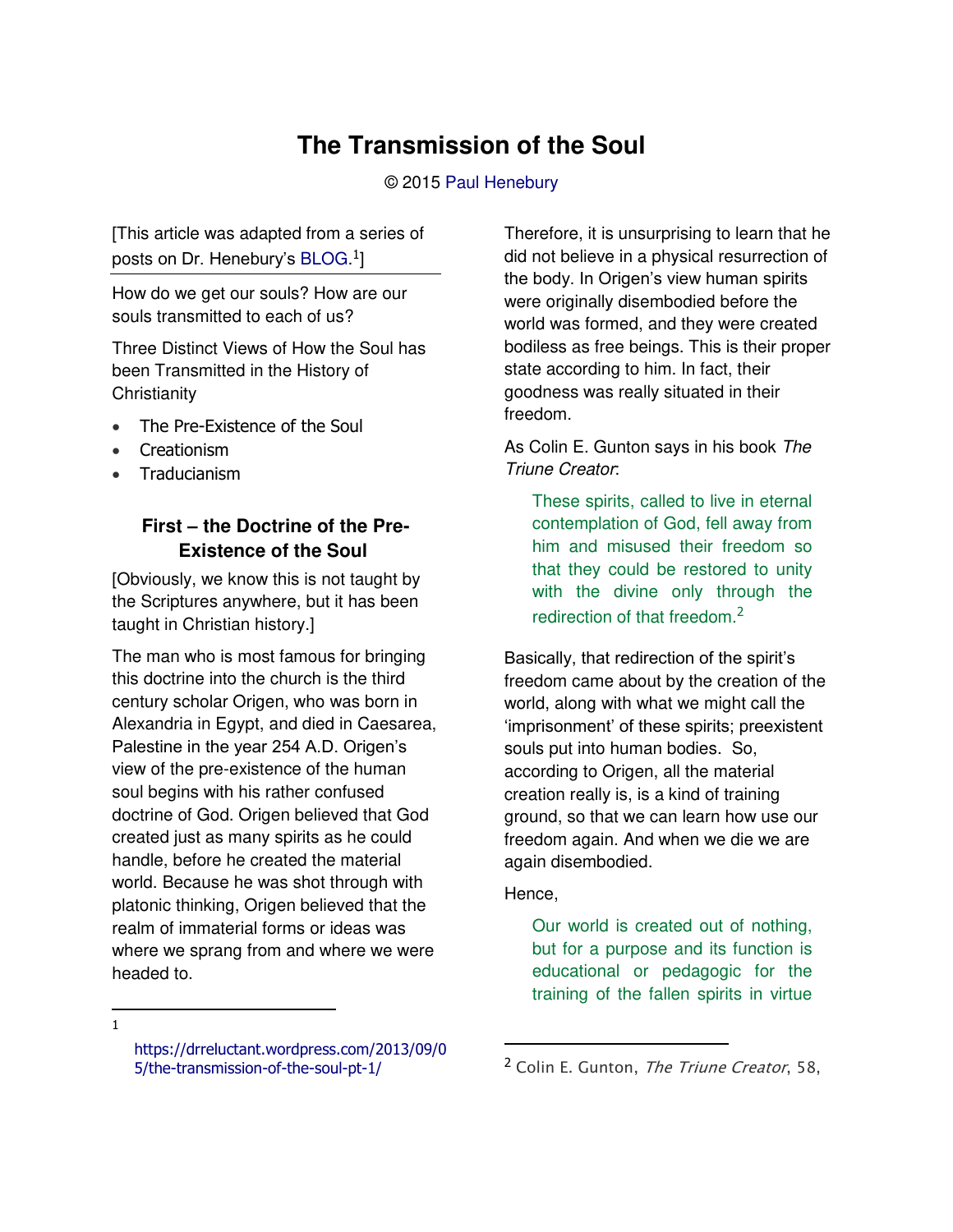so that they are qualified to return to unity with the One.<sup>3</sup>

There is Origen's view. This view was condemned as heretical, and it certainly is heretical. Nevertheless, it has been taught in the history of the church, and Mormonism teaches something like this today. Moreover, the view of the Pre-Existence of the Soul needs to be kept in mind as a heretical view because it does have a lot in common with the Eastern religious view of reincarnation, where the soul just keeps coming back into new bodies as it tries to escape the wheel of karma.

Of course, this belief would have as its corollary the opinion that the material world is not part of God's final eschatological plan. Everything is going to be realized in an immaterial future in glory. And so Origen is one of the sources for this pagan notion that heaven, somewhere in the byand-by, is just purely a spiritual experience; where souls float around and enjoy spiritual communion with no material or bodily substance to mess things up.

Wayne Grudem writes,

[In relation to the preexistence of the soul] There is no support for this view of Scripture; before we were conceived in the wombs of our mothers we simply did not exist, we were not. Of course God looked forward into the future and knew that we would exist but that is far removed from saying that we actually did exist at some previous time. Such an idea would tend to

make us view this present life as transitional or unimportant and make us think of life in the body as less desirable and the bearing and raising of children as less important.<sup>4</sup>

(Actually, Grudem's treatment of Creationism and Traducianism is very unsatisfactory and one of the more disappointing aspects of his book).

## **Second – The Doctrine of Creationism**

There are two positions on this issue which are deemed orthodox: "Creationism," and "Traducianism."

By "Creationism" is not meant the creationism of the Answers in Genesis or the Institute for Creation Research or some similar agency, as valuable as their work is. We're not dealing here with the origins of the world, or the origins of man, or the age of the earth or anything like that. Here we're talking about the origin of the soul, and of the souls of individual people.

Where then do our souls come from? Creationism answers that God creates a new soul in each person at conception, sometimes even at birth. This view is held almost uniformly by reformed covenant theologians, though not by all of them. There are some exceptions: Jonathan Edwards, W.G.T. Shedd, Gordon Clark, Robert Reymond, and J. Oliver Buswell, come to mind; but for the most part, covenant theologians are creationists, and there is a reason for that which we will discuss as we continue.

 $\overline{a}$ 

<sup>&</sup>lt;sup>3</sup> Ibid, 59

<sup>&</sup>lt;sup>4</sup> Wayne Grudem, *Systematic Theology*, 484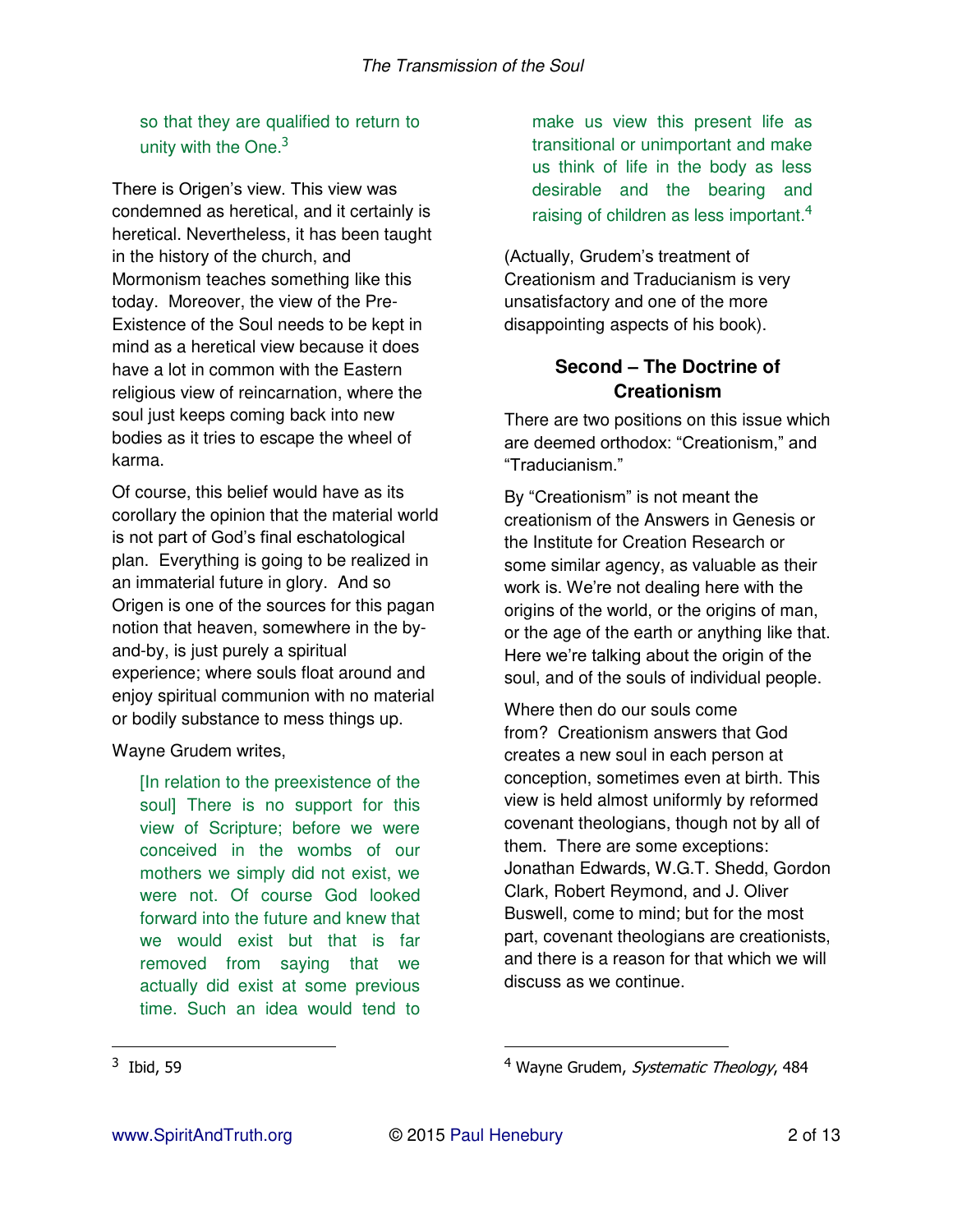It appears also that even though John Calvin did not express himself very much on this issue, there is a quotation from the *Institutes* which shows that he certainly veered toward it, (even as Augustine did – though Augustine refused to be completely drawn on the subject).

Now, the creationists derive their support from a number of passages. These passages are, I think, inconclusive:

And the dust returns to the earth as it was, and the spirit returns to God who gave it. – Ecclesiastes 12:7

The idea here is that God gives the spirit to the human body, the body goes to the dust, and the spirit goes to God. Soul Creationism uses some reverse logic here which says that the body is propagated by the human genes but the soul is given by God to each individual body that is created. Of course the verse doesn't say this, but it is sometimes inferred. The inference does not seem to be very sound. The verse is just a statement of the fact that material things turn back into the dust that they are from. As spirit is immaterial, then obviously it does not decay like the body does. It goes to God. But there is nothing here that says that God implants the spirit in each individual that is born.

The burden of the word of the LORD concerning Israel: Thus declares the LORD, who stretched out the heavens and founded the earth and formed the spirit of man within him. – Zechariah 12:1

Again, this is supposedly a proof that God forms the spirits of individuals, but this is

an original creation verse! Note, "…Stretches out the heavens, lays the foundation of the earth, forms the spirit of man within him." This is man generally as in Genesis 1 and 2. There God put a spirit within man, but "man" in Genesis 1:26-27 is a designation for male and female in that context.

Besides this, we have had earthly fathers who disciplined us and we respected them. Shall we not much more be subject to the Father of spirits and live? – Hebrews 12:9

Here it is supposed that God is the Father of individual spirits placed into us, just in the way that our fathers are the fathers of our genetic makeup. But that is not the subject of the verse. The verse is talking about paying respect; honor both to our earthly fathers, and then to our heavenly Father. So, it has nothing to do God implanting a soul into every human body individually whatsoever.

**Problems with Creationism's view of God creating new souls in individual bodies:**

### **1. What about sin?**

If God is creating new souls in each individual body then how does that soul become sinful? Or are we back to the old Platonic view that the body is sinful and that somehow by contact with the material body, the soul becomes sinful?

That gets us back into Greek philosophy. Actually this seems to be what *some* creationists at least say! They say that because the flesh, the body, is polluted, and they believe that the Greek term *sarx* means 'the human flesh' in some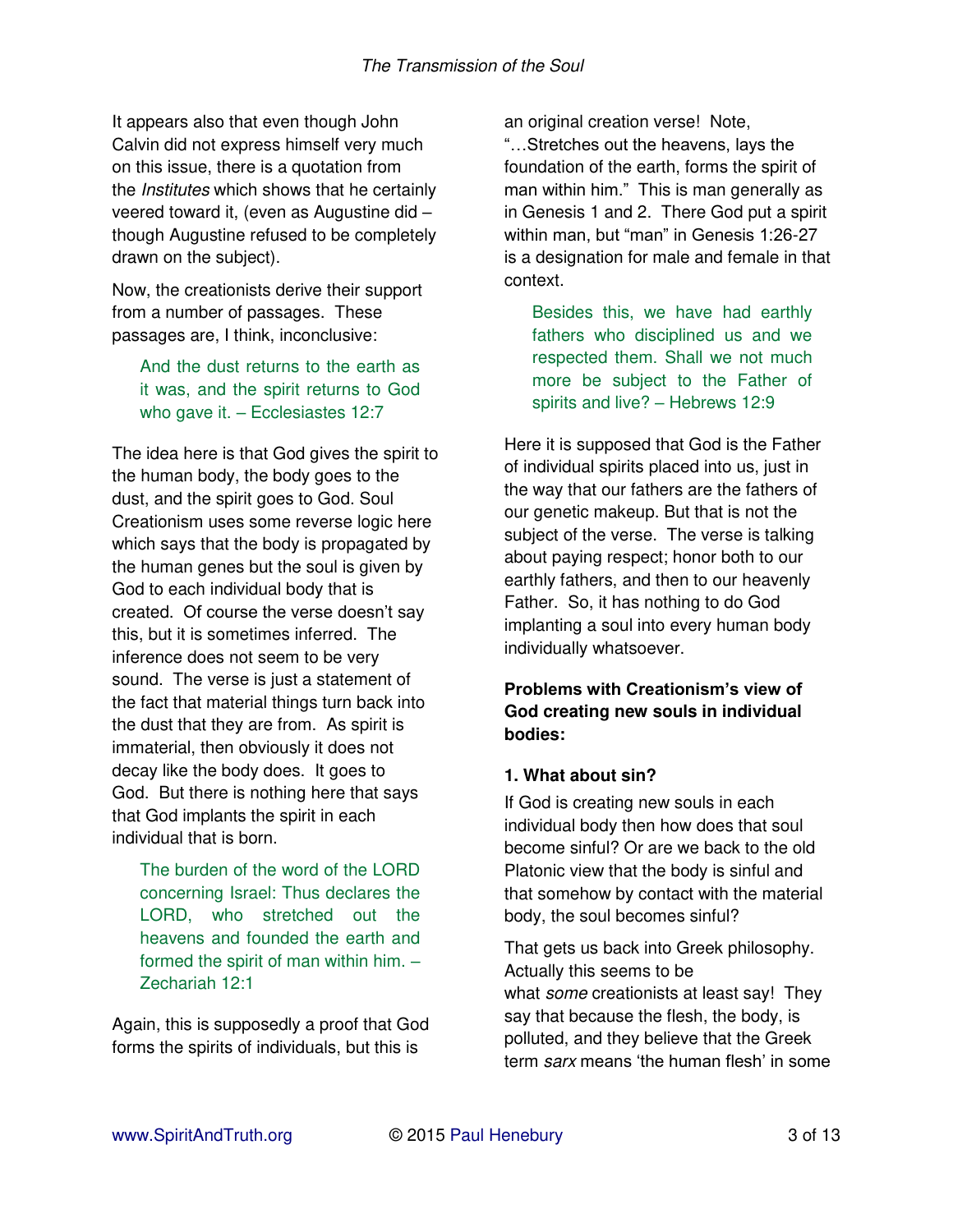contexts, that just by contact with the sinful body the soul becomes sinful.

Now, quite how that happens I have yet to discover. How does immaterial sin pollute a material body? How does sin get from the material body to the immaterial soul? Needless to say, most creationists don't go there. But what is left to them? The only other solution left to them is the view that God must create sinful souls within each of us (because we're sinners aren't we?).

Certainly, we are sinners from the womb according to Psalm 51:5. If that is the case, how does each individual person *become* a sinner? In creationism God has to create the sinner, and that is not a very palatable doctrine. There are reasons that many creationists hold to it, but the fact of the matter is that would be enough for most people to have nothing to do with the doctrine. The remedy appears to be even worse than the cure!

### **2. What about our relationship to Adam?**

Is the only relationship that we bear to Adam a physical-biological relationship? Do we derive only our bodies from Adam, but not our souls? If that is the case, then what is the connection between Adam's immaterial nature and personality (which sinned and fell), and our personality? Or we might ask the question this way: what is the connection between the image of God in Adam and the image of God in ourselves?

The answer soul-creationists give is that there is no actual connection at all. Any connection is made in the same way that there is a connection in a car plant where you are making the same kind of car, but none of the cars are really related to each other, they just look the same because they are made the same. Our relationship to one another and to our first parents would be similar; we're just another type of the model "human being," but we're not really connected to Adam other than materially. Spiritually, soul-creationism teaches there is no realistic tie to Adam. This plays into the federal idea. Enter Romans 5:

Therefore, just as sin came into the world through one man, and death through sin, and so death spread to all men because all sinned. – Romans 5:12

All Bible believers hold that when Adam sinned we all sinned. We're all part of that transgression, but does that necessitate that we are also participants in Adam's guilt? That is a question for another day, but it does overlap somewhat with the present topic. One must ask how we are guilty if we did not actually (personally) participate in Adam's sin? Remember, according to creationism, we did not participate in Adam's sin because our souls were not created until some time after we were conceived. As we shall see, with the third option; "Traducianism," just as our physical makeup comes from our first parents, so our soulish makeup comes from our first parents. And because that is passed down to us, so is the sin nature within that soulish makeup. In creationism however, one can't have that. In creationism you just have the propagation of the body, not the propagation of the soul. So, how on earth are we considered guilty of Adam's transgression?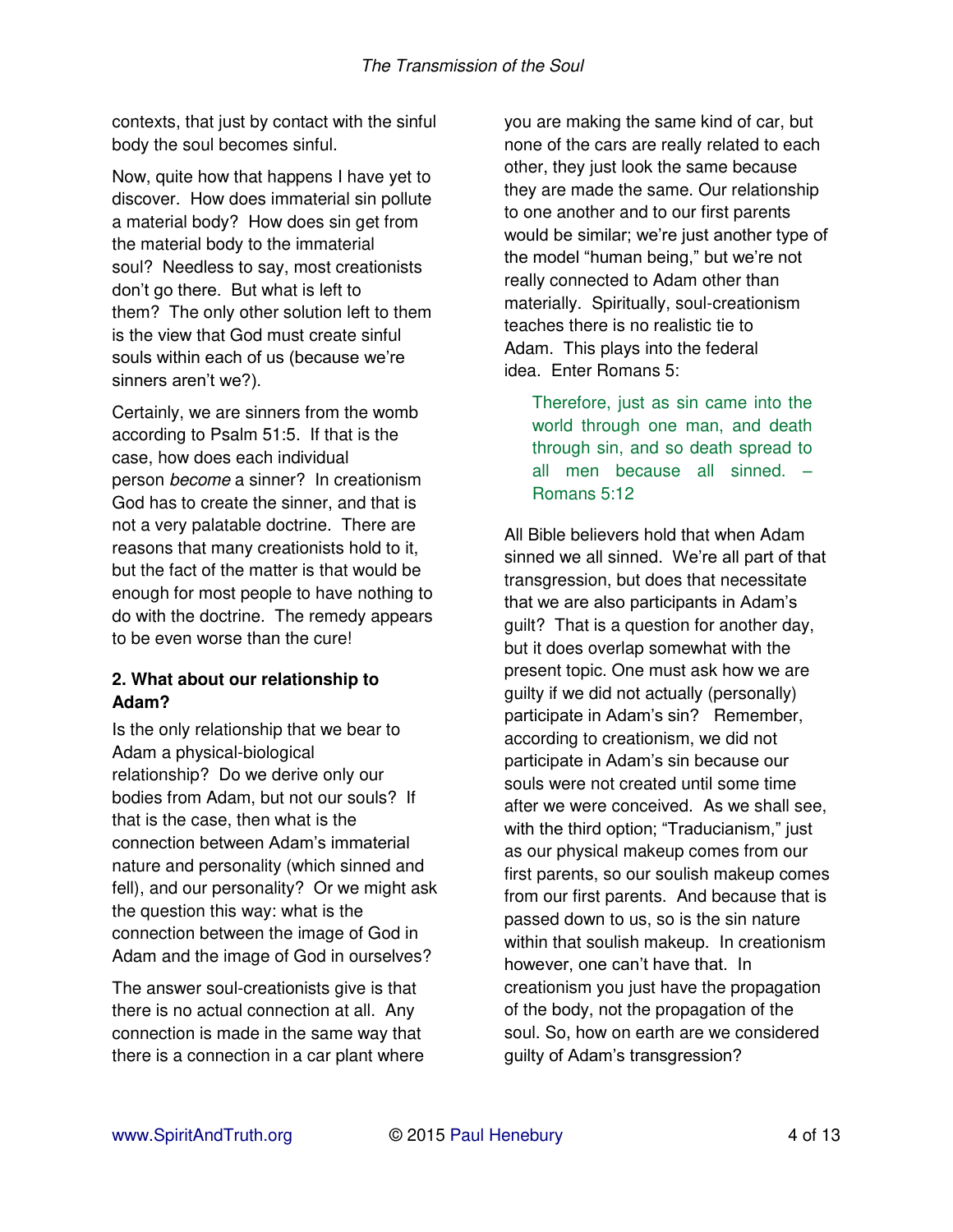#### Well, how did we sin?

But the free gift is not like the trespass. For if many died through one man's trespass, much more have the grace of God and the free gift by the grace of that one man Jesus Christ abounded for many. And the free gift is not like the result of that one man's sin. For the judgment following one trespass brought condemnation, but the free gift following many trespasses brought justification. For if, because of one man's trespass, death reigned through that one man, much more will those who receive the abundance of grace and the free gift of righteousness reign in life through the one man Jesus Christ. Therefore, as one trespass led to condemnation for all men, so one act of righteousness leads to justification and life for all men. For as by the one man's disobedience the many were made sinners, so by the one man's obedience the many will be made righteous. Now the law came in to increase the trespass, but where sin increased, grace abounded all the more, so that, as sin reigned in death, grace also might reign through righteousness leading to eternal life through Jesus Christ our Lord. – Romans 5:15-21

How were we made sinners if we didn't participate in Adam's disobedience? We can only be made sinners if there is a soulish cum spiritual connection between us and Adam (which traducianism teaches). How can sin reign (verse 21), in death if we are not connected with Adam's sin in any way apart from federally, wherein God designates Adam our representative? As Tertullian said many centuries ago, "the transmission of sin involves the transmission of the soul." Or, to cite Shedd:

The imputation of the first sin of Adam to all his posterity as a culpable act is best explained and defended upon the traducian basis. The Augustinian and Calvinistic anthropologies affirm that the act by which sin came into the world of mankind was a self-determined and guilty act and it is just rechargeable upon every individual man, equally and alike. But this requires that the posterity of Adam and Eve should in some way or other, participate in it. Participation is the ground of merited imputation, though not of unmerited or gratuitous imputation.<sup>5</sup>

Sin is imputed to us because we *deserve* it. We are all sinners! But grace is imputed to us, not because we deserve it, but because God is gracious. Creationists believe that imputation of sin in Adam is the same as imputation of grace and life in Christ, and they balance it out that way. But that cannot be the case, as even Romans 5:12-21 tells us. Again, here is Shedd:

But a transgression supposes a transgressor, and a transgressor in this instance must be the 'all' who sinned spoken of in Romans 5:12. The doctrine of the specific unity of Adam and his posterity removes the

<sup>&</sup>lt;sup>5</sup> W.G.T. Shedd, *Dogmatic Theology* (Gomes edition), 444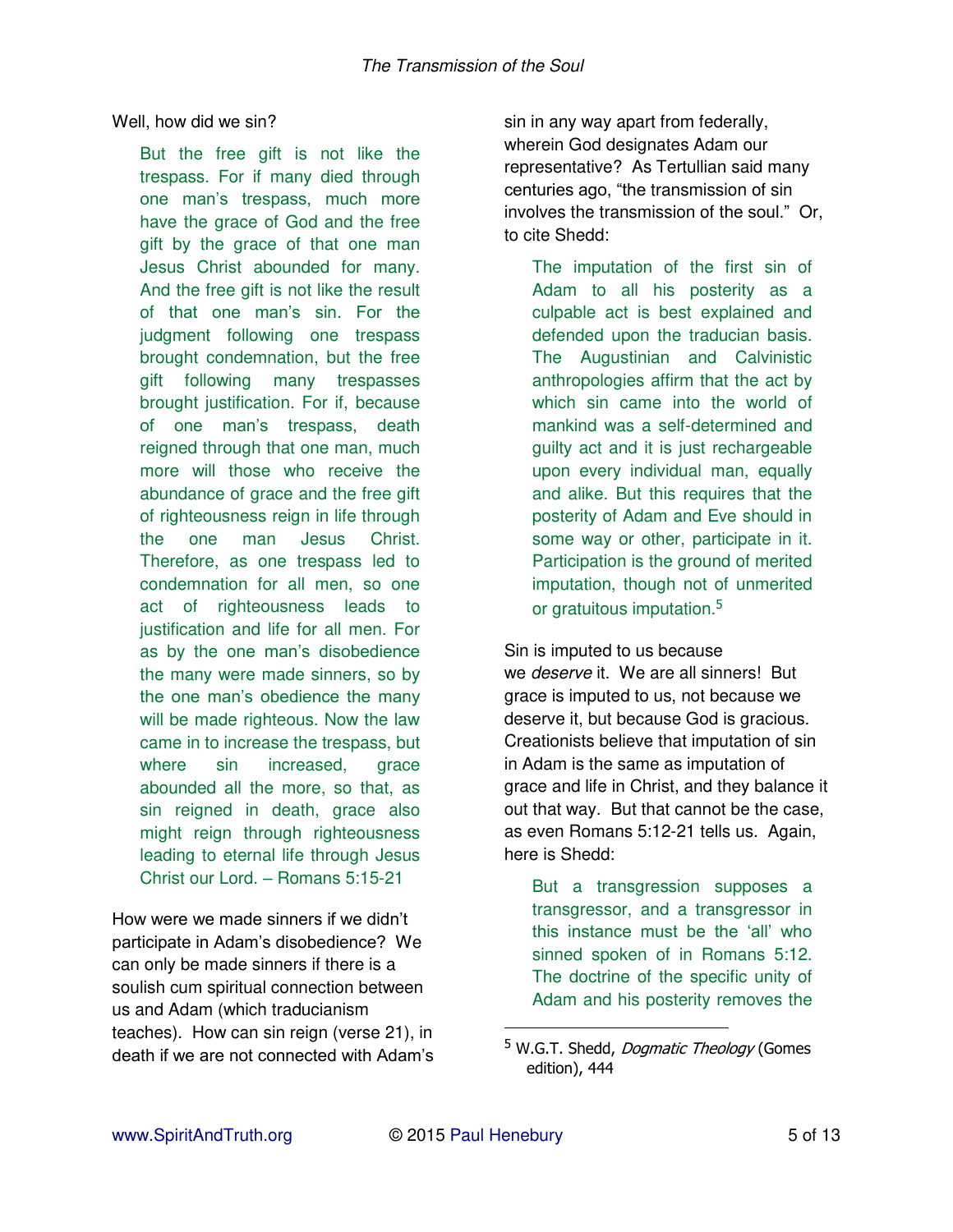great difficulties connected with the imputation of Adam's sin to his posterity that arise from the injustice of punishing a person for a sin in which he had no kind of participation.<sup>6</sup>

And of course, that is *exactly* what creationists have to teach! They teach even though we did not sin in Adam, that God, because of some voluntaristic decree, decided that we did, and that we are guilty for it, even though we weren't in Adam when he did it (since there is no connection between the soul of Adam that sinned and our souls).

Now, creationists will come back and say, "Well, what you're saying is that Adam had the complete contents of humanity's Soul within him, and that Soul was somehow divided up into his offspring and into the millions of people who came from them." But this is to commit the fallacy of a false conception. Yes, some traducianists have taught something like that, but it is not at all necessary to think of "Soul" in quantitative terms. We certainly do not have to conceive of this one "Soul" as if it were somehow part of the gene pool.

### **The Traducianist Position**

Traducianism (from a word meaning 'to sprout'), holds that both the material-bodily substance of a person, and the soulish part of a person is passed on from parent to child through all generations, and because of this, the sin nature is passed on through all generations. This involves what is called a realistic view of the impartation of sin, within the transmission

of the soul. Why "realistic?" Because it actually happens; it is not something whereby quilt is just decreed, but because we participate in sin by sinning according to the fallen nature which we inherit from Adam.

As W.G.T. Shedd writes,

Sin cannot be transmitted along absolute nonentity; neither can it be transmitted by merely physical substance. If each individual soul never had any other than an individual existence and were created ex nihilo in every instance, nothing mental could pass from Adam to his posterity; there could be the transmission of only bodily and physical traits. There would be a chasm of 6000 years between an individual soul of this generation and the individual soul of Adam, across which original sin or moral corruption could not go by natural generation.<sup>7</sup>

## **I myself am drawn to the Traducianist view for the following reasons:**

1. It appears to be everywhere assumed by Scripture that through conception via our human parents, we inherit sin natures, and not just physical bodies. So the psalmist says, "…in sin did my mother conceive me" (Psa. 51:5b).

 $\overline{a}$ 

<sup>&</sup>lt;sup>6</sup> Ibid, 445

<sup>&</sup>lt;sup>7</sup> W.G.T. Shedd, *Dogmatic Theology*,446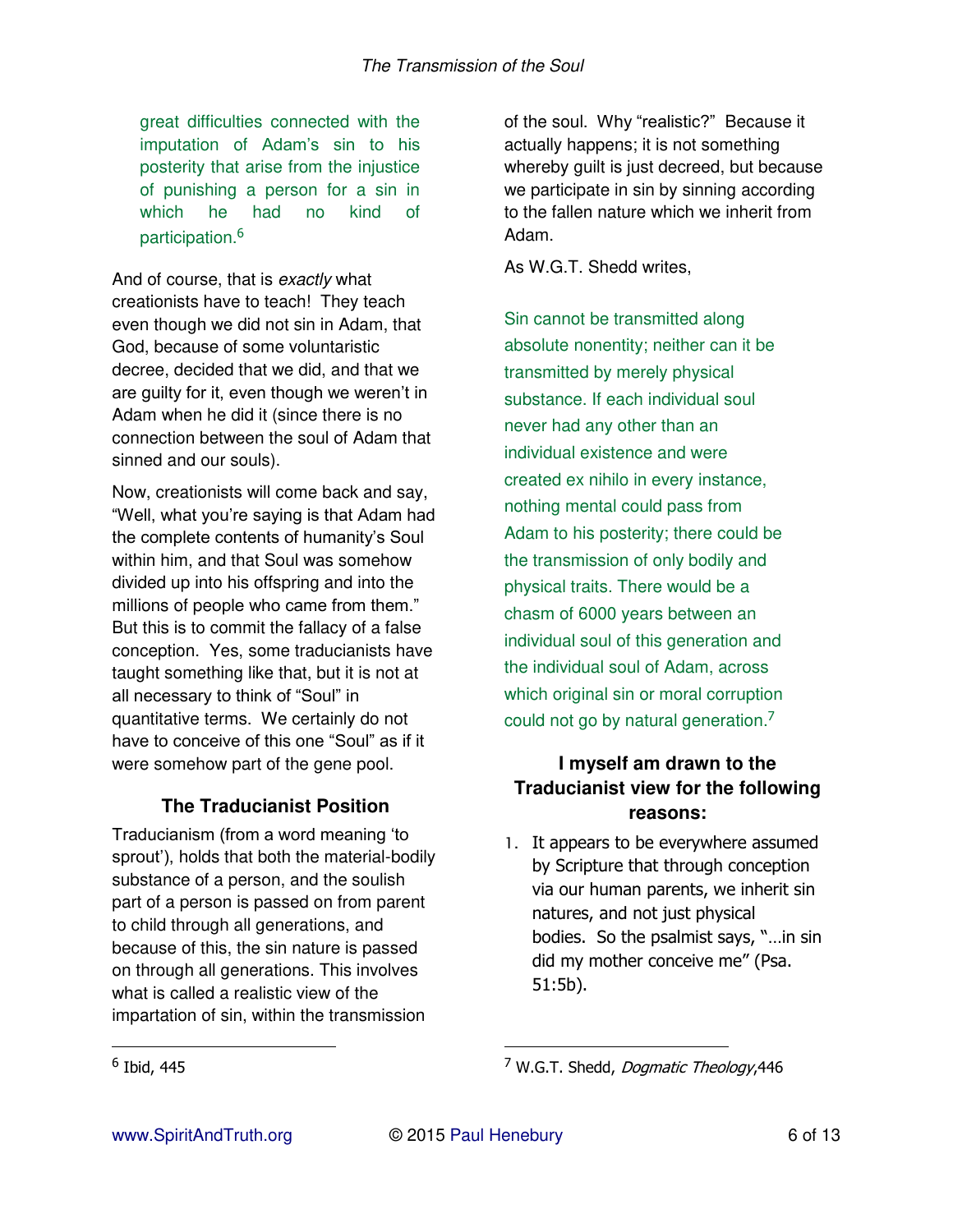When Charles Hodge, himself a staunch creationist, to avoid the conclusion that God creates sinful souls, declares 'We do not know how the agency of God is connected with the operation of second causes, how far the agency is mediate and how far it is immediate', and then admits in his later discussion of Original Sin that, "it is, moreover, a historical fact universally admitted, that character within certain limits is transmissible from parents to children; every nation and every tribe and every extended family of man has its physical, mental, social, and moral peculiarities which are propagated from generation to generation", he has effectively abandoned his Creationism, for if God does immediately create souls at conception or at birth, the mental and moral characteristics of parents cannot be propagated.

2. Creationism allows for only the physical or corporeal connection between Adam and his offspring, and has to explain how human souls, immediately created by God, with no soulish connection to their parents, become evil. Whereas Traducianism has a ready answer for why the individual is guilty in Adam and is thus corrupt.<sup>8</sup>

Lewis and Demarest add,

Neither do we find adequate evidence to support the view that spirits are individually created at conception or birth. The passages teaching that spirits come from God can be interpreted providentially and ultimately, rather than miraculously and approximately. Creationists raise the problem of how Christ could be without sin if souls are derived from parents along with bodies. The point is irrelevant to normal conceptions however, because the conception of Jesus was miraculous! The conception of Jesus by a virgin, involved both a biological miracle and a moral miracle, so that Mary's sinful nature was not transmitted to Jesus and he was holy (Lk 1:35). The major problem with a Creationist hypothesis is that for all normally born persons, the Holy One allegedly directly creates their souls with sinful dispositions. Scriptural teaching traces sinfulness not to the body but to the inner soul or spirit...(Jer.17:9). The "flesh" refers in moral contexts only secondarily to the body as the instrument of the fallen spirit; primarily the flesh is the sinful nature conceived at conception. Since throughout Scripture God is the source of good and not of moral rebellion against Himself, it seems unthinkable that He, the Holy One, should specifically create each human soul with a bent toward disbelieving and disobeying him<sup>9</sup>

To this I add the comment of Robert Culver:

 $\overline{a}$ 

<sup>&</sup>lt;sup>8</sup> E.g. Robert Reymond, *A New Systematic* Theology of the Christian Faith, 424-425

<sup>&</sup>lt;sup>9</sup> Gordon Lewis and Bruce Demarest, Integrated Theology, Vol. 2. 170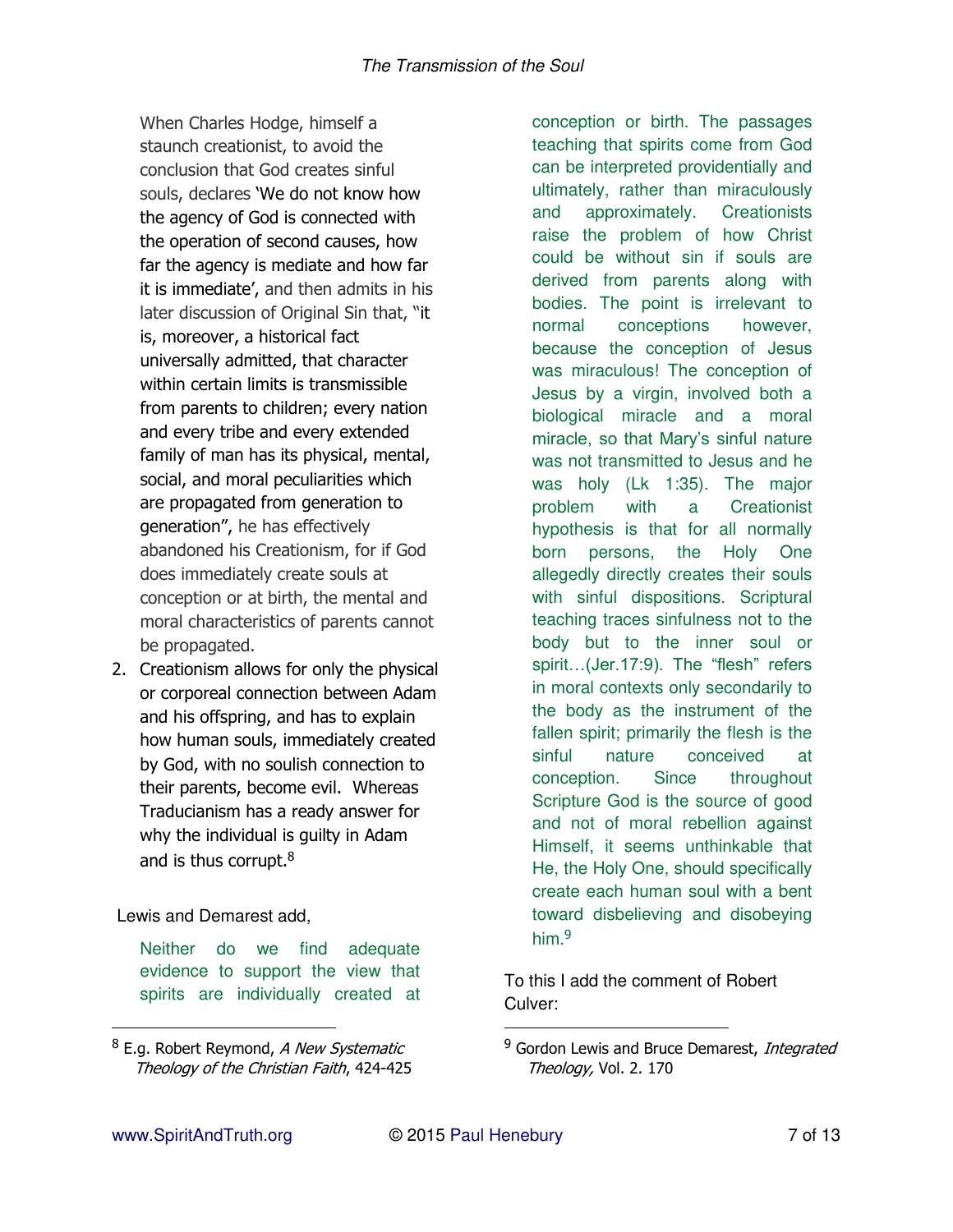It seems to this writer that it takes some shading of evidence from sincere convictions drawn from another quarter of doctrine to suppose that *adam* and *anthropos* whence

'anthropology', ever means just man's body to the exclusion of his soul  $10$ 

But that is what Creationists must teach. So, how do Creationists say that we are sinners and we are guilty of Adam's transgression if we didn't participate in it, and really we had nothing to do with it? They say that it is because God imputes his sin to us in the same way as God imputes righteousness in Christ to us. Well, we understand why God has to impute the righteousness of Christ to us: because we're not in ourselves connected to the righteousness of God in Christ. But we also understand that we are connected to Adam!

For as in Adam all die, so also in Christ shall all be made alive. – I Corinthians 15:22

# **Why Do We Die?**

Why do we die? Because we are "in Adam." We need to get into Christ to be made alive. But how do we get into Christ? By a new birth. We have to be joined to Christ, and we are joined to Him through adoption and the new birth by the Holy Spirit. That is when His righteousness is imputed to us. But why do we need Adam's sin and guilt heaped on us?

As Shedd says, "to make the eternal damnation of a human soul depend upon vicarious [i.e. "in our place"] sin, contradicts the profound convictions of the human conscience."

To say that because Adam sinned we're damned, just because that's the way God decides it, and not because of any relationship we bear to Adam, would be unjust. Calling on God's freedom to do as He wants to validate such a thing amounts to redefining God's desires along voluntarist and nominalist lines. This is a card played all too often by some theologians.

Arguing against Traducianism and *for* Creationism, Herman Bavinck introduced covenant theology to bolster his doctrine. He wrote:

The so-called realism, say of Shedd, is inadequate both as an explanation of Adam's sin, and as an explanation of righteousness by faith in Christ. Needed among human beings is another kind of unity, one that causes them to act unitedly as a moral body, organically-connected as well as ethically-united, and that is a federal unity, that is a covenant unity. Now on the basis of a physical unity an ethical unity has to be constructed; Adam as our ancestor is not enough, he must also be the covenant head of the human race just as Christ, although he is not our common ancestor in a physical sense, is still able as covenant head to bestow righteousness and blessedness upon his church. Now this moral unity of the human race can only be maintained on the basis of Creationism, for it has a character of its own, is distinct from that of

<sup>&</sup>lt;sup>10</sup> Robert Culver, Systematic Theology, 279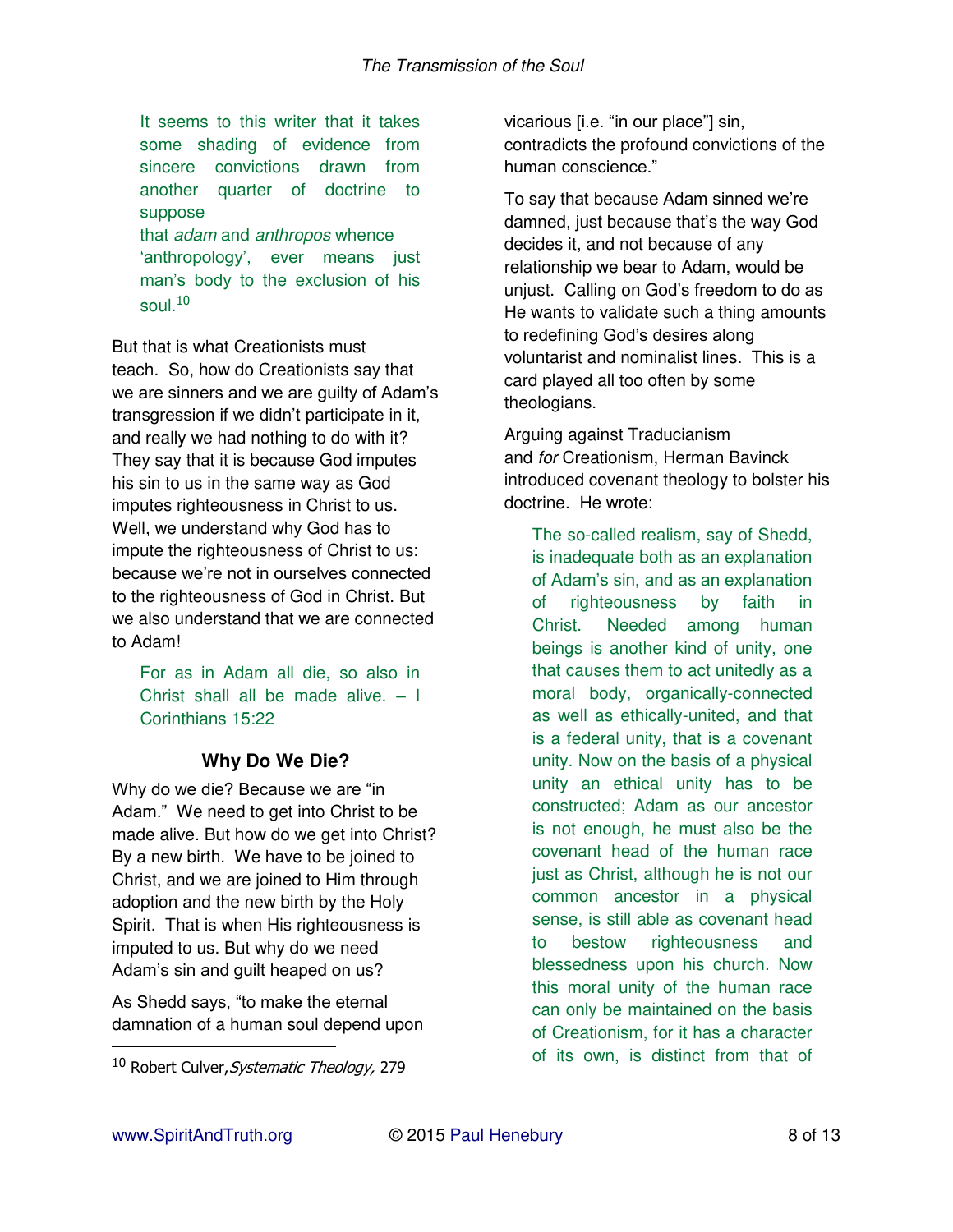animals, as well as that of the angels, and therefore also comes into being in its own way; both by physical descendent [Adam] and by a created act of God [Creationism], the two of them in conjunction with each other. $11$ 

Of course, Traducianism is not inadequate for an explanation of Adam's sin, because we are connected to him spiritually. As the Bible clearly declares, God created the *whole* person:

The Creation of Eve - So the LORD God caused a deep sleep to fall upon the man, and while he slept took one of his ribs and closed up its place with flesh. And the rib that the LORD God had taken from the man he made into a woman and brought her to the man. – Genesis 2:21-22

Did God just bring a body to the man, or did he bring a person, body and a soul? There is nothing here to say that God breathed a soul into Eve like he did with Adam in verse 7. Here, God just takes the material as it were – the substance, the essence of the man – from the man and creates a woman, body and soul. In the Old Testament the words for 'soul' and 'spirit' (especially the former), designates more often than not the whole person.

### **The Question of the Incarnate Christ**

What do we do with Christ's human soul in this matter of transmission? Do we commit the Apollinarian heresy of the Early Church, which says Christ had a human body but a divine soul? Or are we to fall into the Eutychian heresy, where Christ was said to have had a human body mixed with the divine soul? Those are not orthodox positions. But there are certain passages which speak to this doctrine and must be clarified. What is one to do with these texts?

For instance, Romans 1:3 says,

Concerning his Son, who was descended (*who was born*) from David according to the flesh.

Whether one is a creationist or a traducianist, there is no getting around the need for the miraculous when it comes to the birth of Christ. The creationist may point to the logic of Christ's human soul being newly created by the Father at conception, but the traducian realist will ask how that soul remained sinless in a sinful mother, and will again call attention to the implication that if the human body does not stain the soul the only other road open to the creationist is to say that God makes each new soul sinful (all except Christ that is).

In place of this miracle the traducian view will say that although the soul may be passed on through the female, the absence of a human father could account for why the sin nature was not passed on to Jesus. If this conclusion seems unsatisfactory the alternative is to say that God protected Christ's soul from the stain of sin. Either way, the realist position has less explaining to do than the creationist – federalist view.

<sup>&</sup>lt;sup>11</sup> Herman Bavinck, Reformed Dogmatics, Vol. 2.586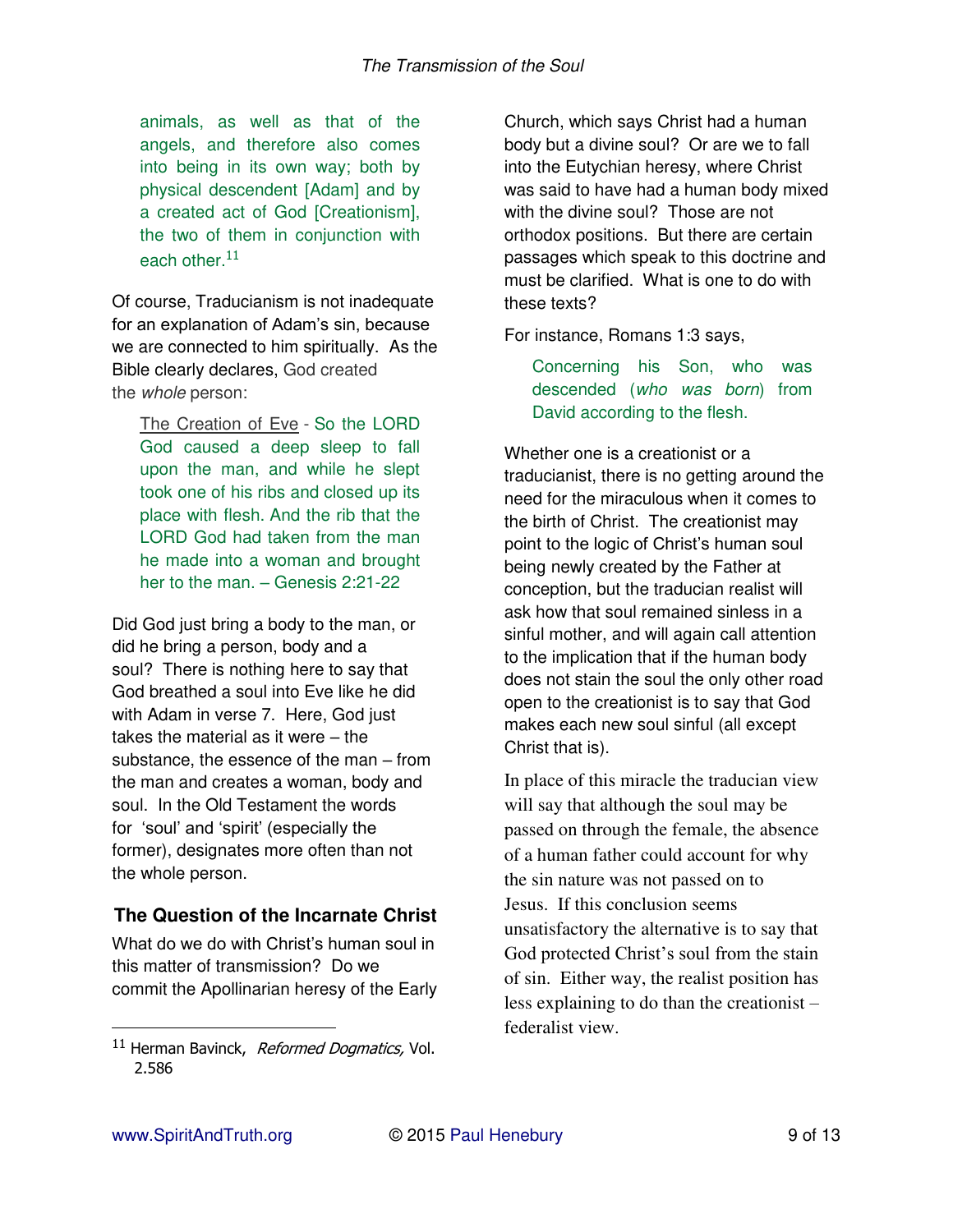# **More Evaluations**

In his great volume on *Sin*, the Dutch theologian G. C. Berkouwer spends many pages evaluating both the realist (traducian) position and the federalist (creationist) position. His problems with the traducian position basically boil down to the imputation of guilt (something which will have to be taken up elsewhere). But it should be noted that many theologians, both in the early church and after the Reformation, did not tie in the imputation of guilt with the imputation of sin.

Berkouwer's problems with federalism are more numerous and severe. They can be summed up in his statement about the double-meaning of imputation as guilt accounted because of our sinning, *and* 'alien guilt' foisted upon us by God's ordinance (458-459). He continues,

Realism has done us the service of sharpening our insights concerning the meaning of*imputatio*. Is [this] concept at odds with the very nature of his justice? Does it contradict the statement of Ezekiel [ch.18:4, 20, 25-26] concerning the activity of God? Surely the "rule of Ezekiel" underscores the correlation of guilt and punishment in a very unambiguous way. $12$ 

Certain passages of Scripture clearly imply realism rather than mere federal representation. Surely John 1:14 designates the human nature of Christ, body and soul? And what is one to do with Hebrews 7:9-10**?**

One might even say that Levi himself, who receives tithes, paid tithes through Abraham, for he was still in the loins of his ancestor when Melchizedek met him.

If Creationism is true this statement would be untrue. In fact, it would be nonsense.

This genealogical passage in the early chapters of Genesis should also feature in the debate:

This is the book of the generations of Adam. When God created man, he made him in the likeness of God. Male and female he created them, and he blessed them and named them Man when they were created. When Adam had lived 130 years, he fathered a son in his own likeness, after his image, and named him Seth. – Genesis 5:1-3

Regarding the image of God, is this passage just talking about Seth's physical body and not also talking about his soul? If only Seth's body is under consideration then surely 'likeness and image' in Genesis 5:3 refers just to the physical makeup? But if we allow that interpretation we must allow it as the right interpretation of 'image and likeness' in Genesis 1:26-27.Of course, no Creationist would wish to assent to that!

 What about the great proof text for Creationism:

Besides this, we have had earthly fathers who disciplined us and we respected them. Shall we not much more be subject to the Father of spirits and live? – Hebrews 12:9

 $12$  G. C. Berkouwer, Sin, 460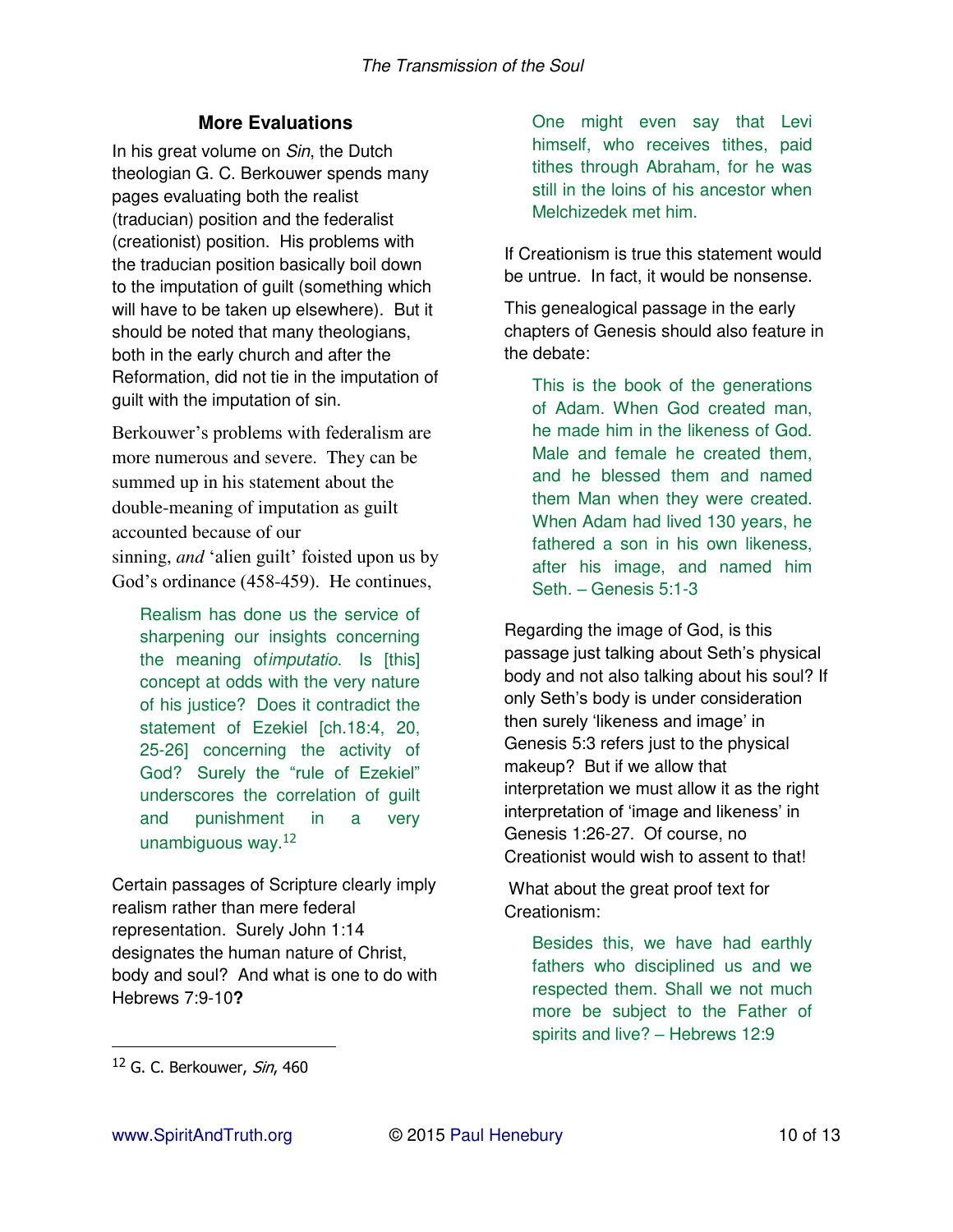Straight away the antenors go up, for the verse seems hardly to be asserting that God the Father is responsible for implanting new spirits within newly conceived human beings.

As Robert Culver says:

Is this contrasting human males as fathers of our material nature and God as Father of our immaterial nature? Quite to the contrary! Note it is not said that God is Father of *our* spirits, but simply of spirits. The argument is from the less to the greater to encourage reverence toward God. So the author is arguing that if we revere the lesser earthly parents of our humanity, we surely should revere the greater universal heavenly Father, God of all spirits. The manner of generating parts of human nature is not even under consideration.<sup>13</sup>

And in their lengthy treatment of the subject, Gordon Lewis and Bruce Demarest conclude:

> The derivation of all persons from Adam and Eve accounts for the unity of the entire human population (Acts 17:26**).** The unity of human beings is not merely physical but also moral and spiritual. Humanity is not a company of individually created spirits, such as the angels are. The fact that human persons comprise a single race is crucial theologically, as well as socially and politically (Rom. 5:12-14)… Jesus explicitly attributes the fleshly nature of

children to parents. The characteristics of the evil heart (Matt. 15:18-19) or sinful nature (Eph. 2:3) can hardly be the creation of a God who is of purer eyes can look with favor upon sin (Hab. 1:13)… A Traducian view does not contradict divine justice in condemning all mankind for the one act of Adam (Rom. 5:16, 18). On this view Adam is not merely the legal or federal representative of the race as Creationists maintain. God may have made a covenant of works with Adam as the legal head of the race, the biblical evidence for this is minimal. If we were not in some sense in Adam generically, physically, and spiritually, however, the covenant of works appears to be a legal fiction without basis in reality. From a Traducian perspective, with or without the covenant of works, God can justly regard the race generically in Adam. So "in Adam all die" (I Cor. 15:22**)**, for in Adam all "sinned" (Rom. 5:12, Greek aorist tense). Hence a Traducian view of the origin of the soul provides the more coherent position with the fewer difficulties. The difficulty of explaining how the soul originates is less than explaining how a holy God

can create deprayed souls.<sup>14</sup>

Creationists teach that there is a direct correlation between Christ's act of representation in redemption and Adam's act of representation in sin. But W.G.T.

 $\overline{a}$ 

<sup>&</sup>lt;sup>13</sup> Robert Culver, Systematic Theology, 279

<sup>&</sup>lt;sup>14</sup> Gordon Lewis & Bruce Demarest, Integrative Theology, 2.171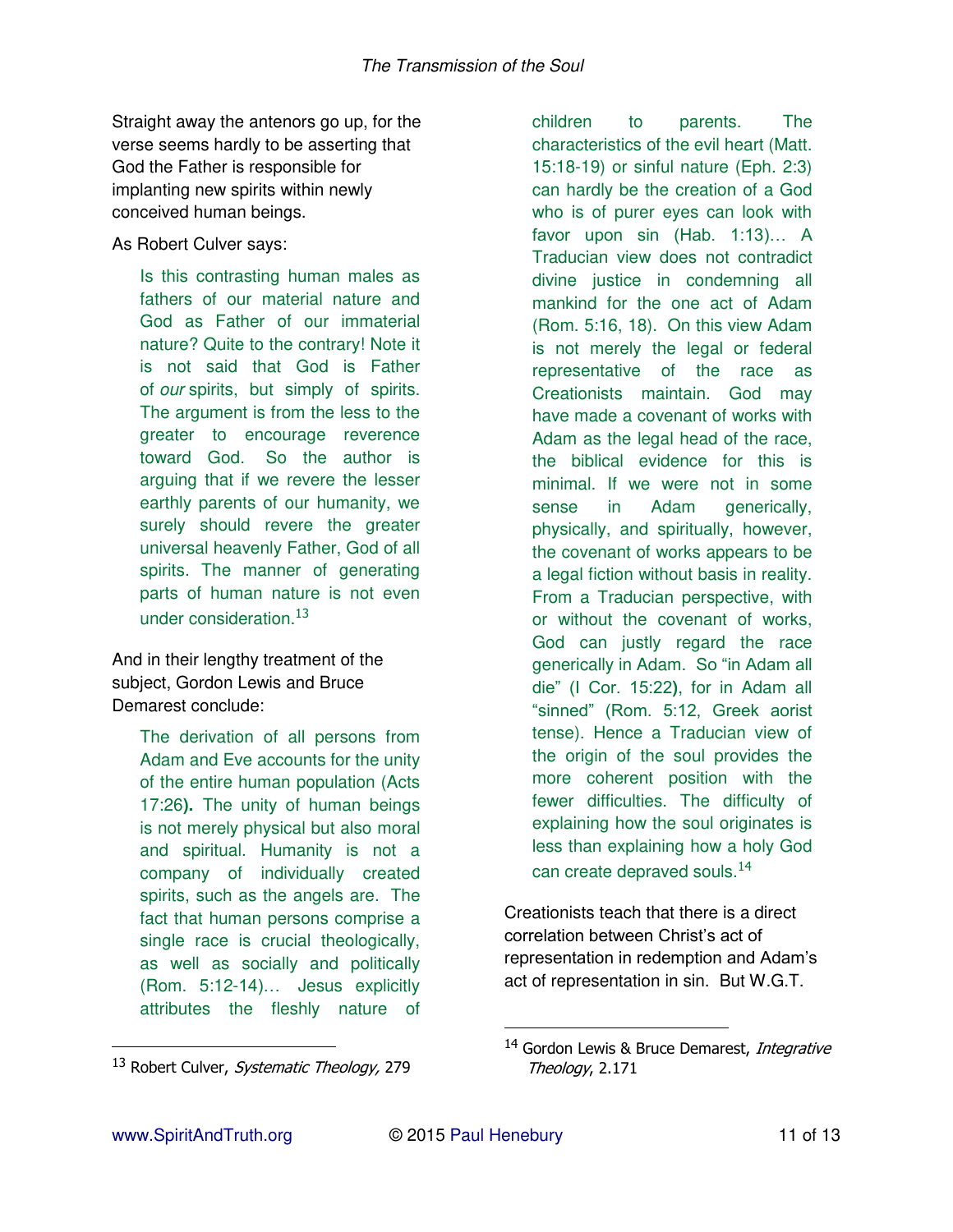Shedd demolished this inference long ago.

In criticizing the federalist representative view Shedd commented:

In the first place, Christ suffered freely and voluntarily for the sin of man, but Adam's posterity suffer necessarily and involuntarily for the sin of Adam… They do not, like Christ, volunteer and agree to suffer, but are compelled to suffer; and their suffering, unlike that of Christ, is accompanied with the sense of ill dessert…

Second, Christ was undeservedly punished when He suffered for the sin of man. But Adam's posterity are not undeservedly punished when they suffer for the sin of Adam…

Third, Christ was a substitute when He suffered, but Adam's posterity are the principals. They do not suffer in the place of sinners when they suffer for Adam's sin, but they suffer as sinners. They are not vicarious sufferers, As Christ was. They suffer for themselves…

Fourth, the purpose of Christ's suffering is expiatory; that of the suffering of Adam's posterity is retributive. Christ endured penalty in order for the remission and removal of sin; but Adam's posterity endure penalty solely for the satisfaction of justice. Their suffering obtains neither the remission nor the removal of sin.

Fifth, the guilt of Adam's sin did not rest upon Christ as it does upon Adam's posterity and hence, he could voluntarily consent and agree to endure its penalty without being under obligation to do so. Christ was free from the guilt of Adam's sin, both in the sense of [culpability] and [punishment]. But the posterity are obligated by both. Christ therefore suffers as an innocent person to expiate a sin in which he did not participate; but Adam's posterity suffer as guilty persons to satisfy the law for a sin in which they did participate.<sup>15</sup>

The question of participation in regard to guilt is not before us at present. Shedd, as a covenant theologian, argued for original guilt as well as for original sin. Not everyone has linked the two together as Shedd did. But the arguments he set forth against creationism are not blunted either way. As he wrote a little further on,

…to argue that if gratuitous imputation is not true in the case of Adam's sin it is not true in the case of Christ's righteousness is like arguing that if God is not the author of sin by direct efficiency he is not the author of holiness by direct efficiency.<sup>16</sup>

You don't need Creationism to be a covenant theologian, Shedd, Dabney, and Reymond are examples of covenant theologians who were traducianists. But

<sup>&</sup>lt;sup>15</sup> W.G.T. Shedd, *Dogmatic Theology*, (3rd edition), 461-462 <sup>16</sup> Ibid, 464